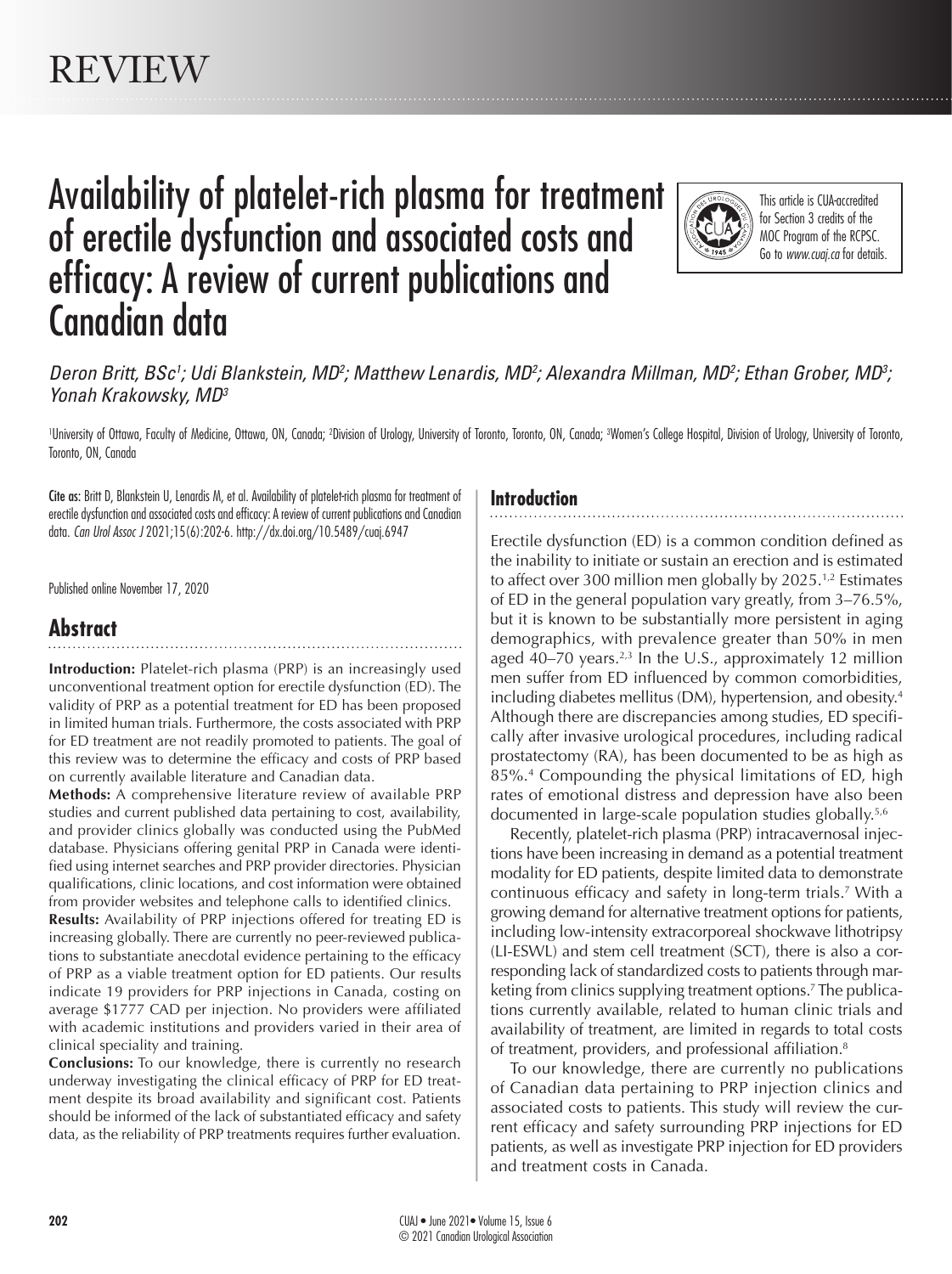# **Methods**

#### Literature review

Literature review searches were performed using the PubMed database with the initial following MeSH terms: "platelet-rich plasma" AND "erectile dysfunction." Twenty results were initially found from those MeSH terms and only peer-reviewed publications were used in this study. Both free full-texts and texts requiring access to certain journals were used. Following the initial MeSH search, a second screening was initiated using the PubMed database and the MeSH terms: "plateletrich plasma" AND "safety and efficacy." Sixty-eight results were compiled from the MeSH terms and publications were selected based on relevance to PRP studies and chronological order of publication. Supplementary publications on the usage, efficacy, and safety pertaining to phosphodiesterase inhibitors and their subsequent mechanistic properties referenced in this review were collected from peer-reviewed publications found in the original MeSH search.

## Data analysis

Physicians offering PRP injections for treatment of ED in Canada were identified using Internet searches and PRP provider directories. Physician qualifications, clinic locations, and cost information were obtained from provider websites and telephone calls to identified clinics.

# **Results**

Eighteen providers were identified across Canada that offered PRP injections for treating ED. The mean cost of a single treatment was \$1777 CAD (range \$650–2500). All clinics recommended at least two treatments for optimal results. No information was available regarding adverse effects or contraindications to treatment. Providers were trained in family medicine (n=10), naturopathic medicine (n=2), emergency medicine  $(n=2)$ , urology  $(n=1)$ , internal medicine  $(n=1)$ , anesthesiology  $(n=1)$ , and unreported  $(n=1)$ . Providers were located in Ontario (n=8), Alberta (n=6), Quebec (n=2), British Columbia (n=1), and Saskatchewan (n=1). No providers were identified on the east coast of Canada. No PRP provider had a university/academic affiliation.

# **Discussion**

## PRP: A historical perspective

PRP has been used as a treatment option in multiple medical specialities, including plastic surgery, otolaryngology, and orthopedic surgery since the 1980s.<sup>9</sup> PRP is theorized

to provide regenerative capacity to tissues through introduction of autologous plasma with augmented platelet concentrations that far surpass that of normal blood levels.10 These levels of platelets introduce amplified quantities of growth factors that are critical to providing stimulation for tissue repair.<sup>10</sup> PRP-related growth factors include, but are not limited to, insulin growth factor-1 (IGF-1), transforming growth factor  $\beta$  (TGF- $\beta$ ), vascular endothelial growth factor (VEGF), platelet-derived growth factor (PDGF), and fibroblast growth factor (FGF).<sup>10,11</sup> These proposed regenerative qualities have made PRP a rapidly growing, unconventional therapy option for tissue regeneration in the context of, but not limited to, musculoskeletal repair, endometrial and follicular growth, cardiovascular applications, and hair loss in other medical specialties.<sup>10,11</sup>

The process of PRP preparation and extraction of corresponding essential growth factors in inactive and activated forms has been detailed extensively in previous studies.<sup>12,13</sup> Recently, PRP has also been used as a treatment for ED and other urological conditions, due in part to studies showcasing positive treatment results in other subspecialties of medicine (i.e., orthopedic and cardiac surgery).<sup>14</sup>

 The multitude of PRP-contained growth factors have been determined to play regenerative roles via angiogenesis, collagen synthesis, restoration of smooth muscle cells, and a variety of other biochemical functions.<sup>15</sup> While this has been extensively theorized for the use in other medical specialities, it has only been studied for urological purposes in limited ways, predominately in animal models, and has currently not demonstrated consistent improvement in human trials.16-24

# Role in ED

In the context of ED, PRP-associated growth factors have been most comprehensively studied to establish their effects on erectile function via neurogenic pathways. Clinically, trauma related urethral injuries and RP are just two mechanisms to indirectly instigate cavernous nerve injury (CNI), leading to neurogenic ED.25 CNI precipitates a decrease in density of nitric oxide synthase (NOS)-rich nerve regions, subsequently leading to numerous biochemical events initiating smooth muscle and endothelial cell death. Corresponding fibrosis of cavernous smooth muscle increases potential constriction of penile tissue, decreasing probability of induction or sustainment of erection.<sup>25</sup> Penile erection is mediated by nitric oxide (NO) and NOS, both of which are critical for the initiation and maintenance of erections.<sup>26</sup> The proposed effects of neurotrophic growth factors, like VEGF or IGF-1, on improvement of erectile function suggest their capability of increasing downregulated gene expression fundamental to improving erectile quality through these or similar pathways.26,27 Increasing NO, and subsequent conversion to cGMP, is vital in promoting relaxation of corpus caver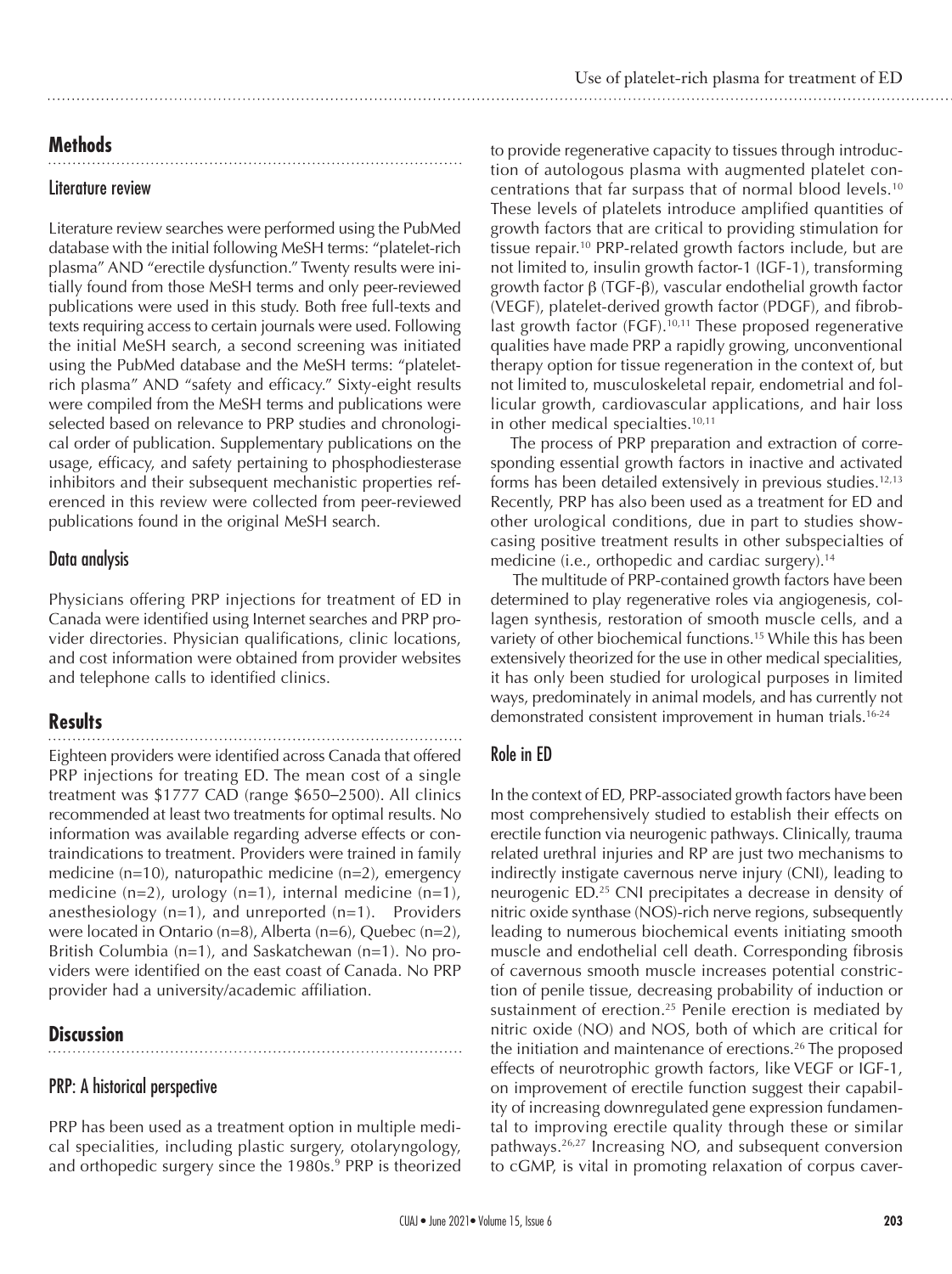nosum smooth muscle and promoting effective vasodilation to sustain penile erection.<sup>28.29</sup> As an example, phosphodiesterase 5 (PDE5) inhibitors (i.e., sildenafil or vardenafil) limit the breakdown of cGMP, leading to prolonged elevated cGMP levels in erectile tissue and sustained penile erections.29 These pharmaceutical agents, however, have been a proven treatment method through long-term followup studies, standardized dosing protocols, and safety trials in large cohort studies, and are presently considered effective and safe treatment agents for patients.<sup>30-33</sup>

#### Animal model trials

Efficacy for ED treatment involving PRP has been primarily investigated in animal trials via cavernous nerve crush injury or cavernous neurotomy studies.<sup>16</sup> Multiple studies have demonstrated that PRP-associated growth factors are critical for increased neuronal nitric oxide synthase (nNOS), promoting neural regeneration and potential improvement in erectile function.<sup>16-21</sup> Erectile function improvements in rat models have also been documented following PRP injections in groups with bilateral CNI.<sup>20</sup> Intensified TGF- $\beta$  1 levels and axon preservation was documented in these studies at four-week followup, along with improved erectile function in the PRP-treated group.<sup>20</sup> Optimized PRP, composed of increased levels of PDGF in subsequent studies, was found to improve recovery, as well as erectile function in groups who underwent bilateral CN crush injury.<sup>[30] 20</sup> More recent studies in rat models have found similar trends in which increased myelination and improved erectile function suggest that growth factors, including TGF-b, IGF-1, and VEGF, support regeneration of CNs and positively impact nNOS post-CNI.16

#### Human clinical trials

There have been a limited number of human clinical trials investigating PRP in patients with ED to date. Epifanova et al, examined essential growth factors for improving erectile function in ED patients from PRP samples obtained from control (n=12) and patient (n=12) groups. Concentrations of growth factors from both population groups were identified through flow cytometry, with results of the study indicating that the overall concentration of growth factors was higher in the control group (1480) when compared to the patient group (1232), concluding that the improvements in erectile function proposed were due to the active contents of PRP obtained (i.e., FGF, PDGF, and VEGF).<sup>22</sup>

The most recent human trials involving PRP have discussed the potential theoretical use for ED therapy, as well as other urological illnesses.<sup>23</sup> However, the concerns surrounding early washout of PRP was considered in these trials, and the suggestion was made to convert PRP to platelet-rich fibrin

matrix (PRFM) prior to injection in patients.<sup>23</sup> Results of this study suggest there were no major complications found in the patient population (n=4) during followup, and pre- and post-injection International Index of Erectile Function (IIEF-5) scores did not indicate decline in the patient population.<sup>23</sup> These studies have given promise to PRP being used as a treatment option for ED.

# Safety of PRP for ED treatment

Investigations surrounding the safety of PRP injections as a form of regenerative therapy has been extensively discussed and reviewed in non-urology-based medical specialities in both human and animal population publications.<sup>34</sup> The general consensus from these previous analyses suggests that PRP injections have been deemed as a safe modality for treatment in multiple practices of medicine that includes orthopedics, dermatology, musculoskeletal tissue regeneration, and other applications.<sup>34-36</sup> Regarding the safety of PRP as a prospective therapy option for ED, evidence from smallgroup, animal-based studies involving novel rat models with experimentally induced neurogenic penile injuries has not shown the long-term effects on treated animals, and therefore, overall safety has not been verified.<sup>20,21</sup>

The most recent available studies published on human clinical groups are limited in regards to both qualitative and quantitative data but do suggest that PRP injections can be a safe modality for treatment, with bruising at the site of injection being the only reported ill effect in short-term followup in a small percentage of test subjects.<sup>23</sup> However, further investigations involving larger cohort studies, random control trials, and long-term followup of patients is critical to confirm or refute these conclusions.<sup>8</sup>

# Efficacy of PRP for ED treatment

PRP has been shown to improve erectile function in animal studies involving induced neurogenic ED in small-sample populations.37 However, these studies have not demonstrated long-term cessation of ED in animal models, and further improvement on standardized quantities of growth factors are required to substantiate efficacy of treatment. Furthermore, larger cohort groups would provide a broader population base to sample and improve validity of future results.<sup>8,23</sup>

The available published trials that include human data have proposed that PRP could be provided as a plausible ED treatment option for patients from initial results demonstrating both their safety and efficacy post-injection.<sup>22,23</sup> However, systematic analysis revealed extensive limitations in these studies due to small group sizes, short followup periods, the absence of control and placebo groups, and missing quality and quantity analysis of PRP.<sup>22-24,37</sup> As such, review of the current published animal and human data sug-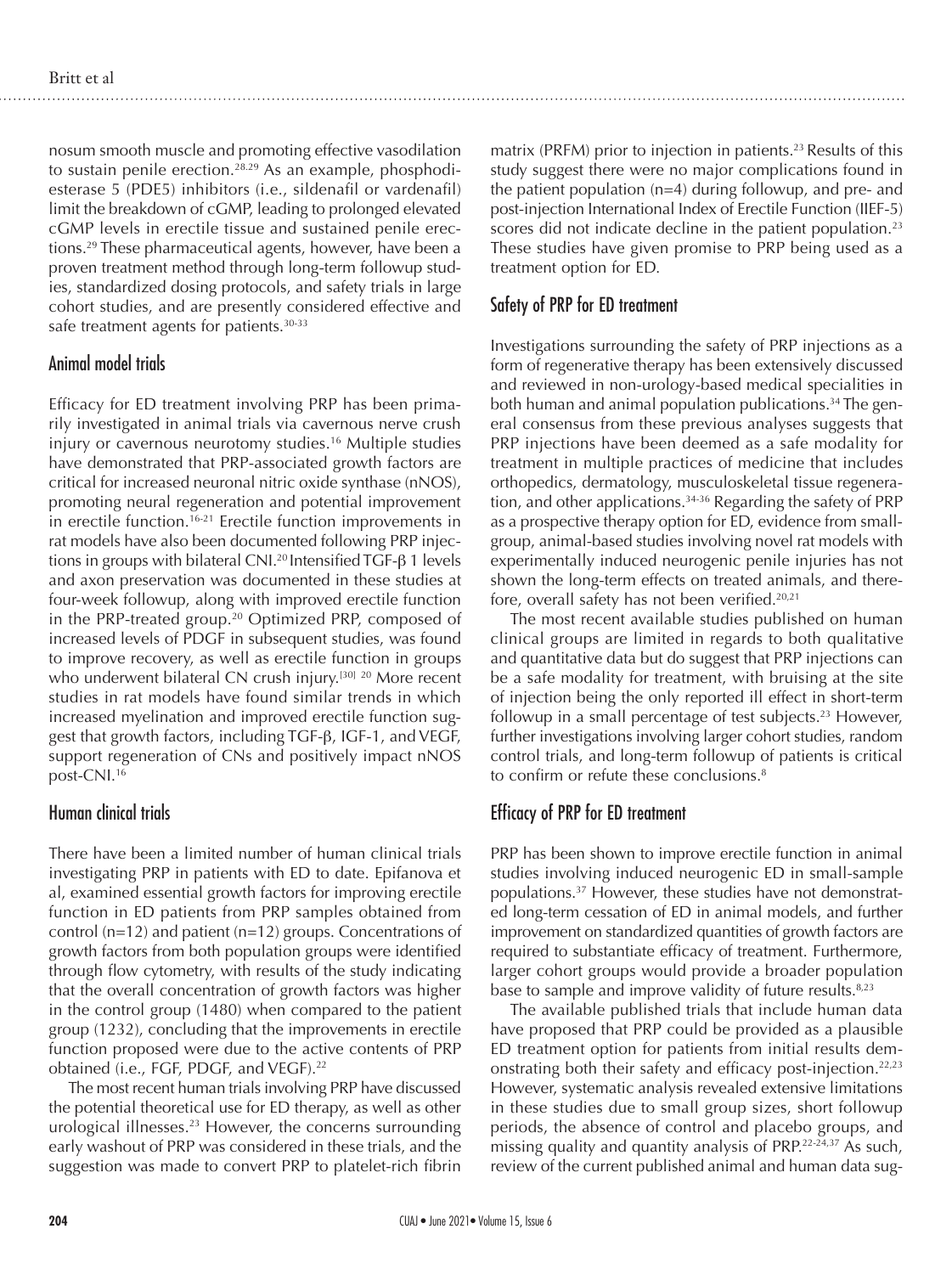gests there is no concrete evidence supporting the validity of PRP as a reliable technique for the treatment of ED. Similarly, available data pertaining to the efficacy of PRP injections in other medical subspecialties as a viable treatment modality is reflected as predominately anecdotal and found to be lacking both qualitative and quantitative corroborating evidence.38-40 Methods required for standardization of PRP processing and associated concentrations of growth factors, as well as more qualitative, randomized controlled trials involving larger patient cohorts and subsequent long-term followup investigations are necessary to properly assess efficacy and safety of treatment in patient populations diagnosed with ED and other urological conditions. $8,41,42$ 

#### Availability of PRP in North America and internationally

Novel techniques and treatments for ED, including PRP, LI-ESWL, and SCT, are increasing in both availability and demand throughout Canada and internationally.1,7,8 Scott et al found that global trends in PRP-associated treatments for ED are steadily increasing in demand, primarily in Australia, New Zealand, and the U.S.<sup>7,8</sup> The study systematically evaluated the marketing of PRP through various global providers and any trends associated with PRP and ED, including the availability of advertised products.7 Results of this analysis determined that the most accessible marketed forms of PRP injections for ED, including the Priapus shot or P-shot, had 683 providers registered in 19 countries at the time of their data acquisition.7 Most providers identified did not provide the costs of intra-cavernous injections of PRP marketed online to prospective patients and most providers of PRP were not certified urologists in any of the countries offering these injections.8 Given the increase in marketing of PRP for ED, as well as the increased interest from the public globally, greater transparency in regards to the efficacy and cost of injections is warranted, and larger scientific studies on patient populations are necessary to establish the current efficacy and safety of these procedures.<sup>8</sup>

## Canadian data

In regards to cost, availability, and clinical provider affiliations and trends associated with PRP injections in Canada, the data obtained in our study coincides with similar findings globally.7,8 Currently, the average cost per injection in Canada is estimated to be \$1777 CDN, similar to Australia (\$1500 AUD) and the U.S. (\$1500–2200 USD).8 Out of the 18 PRP providers in Canada for the treatment of ED, a substantial portion (n=5) did not provide details regarding cost of treatment via promotional websites, coinciding with international marketing tendencies.<sup>8</sup> Furthermore, all Canadian clinics (n=18) emphasized a minimum of two treatments to optimize results for men being treated for ED. Expenses

affiliated with followup injections increased in cost or are not detailed, which follows a trend in previous publications declaring that multiple providers promote serial injections of PRP to maximize treatment efficacy.<sup>8</sup> With the most recent published international data suggesting that PRP injections can cost thousands of dollars per treatment, and with no immediate government subsidization offered to patients or minimal regulation of unsubstantiated therapies, it is critical for patients to understand the current validity and safety associated with these methods.7,8

Another revelation of the Canadian data that warrants further investigation was that none of the providers of PRP injections were found to be affiliated with any academic institutions. Insight as to why this may be could be of great value for future studies to explore. Patient understanding of the current information surrounding these methods can be improved in the future by educating patients in regards to the recent published efficacy and safety data pertaining to PRP, as well as the current peer-reviewed evidence either supporting or contrary to advertised treatments from clinical providers. Furthermore, transparency from clinics offering PRP treatment regarding the state of the evidence is vital for building patient rapport and obtaining informed consent. The costs associated with PRP injections, and potential followup or ancillary fees, are extensive and can place added financial, emotional, or physical stress on the patient, especially if PRP is unsuccessful.

## **Conclusions**

PRP injections are an ever-increasing method advertised as a viable treatment for a variety of urological conditions, including male and female dysfunction, and more specifically, ED in the male population. PRP is available in most parts of Canada at a significant cost, with no universityaffiliated providers currently offering PRP at the time of this review. To our knowledge, there is currently no research underway investigating its clinical efficacy to endorse its clinical use and corroborate limited human trials. Review of the current literature suggests there is currently not enough substantiated data to warrant PRP being a practical treatment option for patients suffering from ED. More extensive human trials that include standardized control groups and protocols, along with long-term followup data are necessary to provide further insight into whether PRP can be incorporated as a routine option for the treatment of ED.

Competing interests: Dr. Grober has been an investor for NHB Labs, a research supporter for Boston Scientific, and a consultant for Paladin. Dr. Krakowsky has been a consultant for Paladin, Verity, and Pfizer. The remaining authors report no competing personal or financial interests related to this work.

This paper has been peer-reviewed.